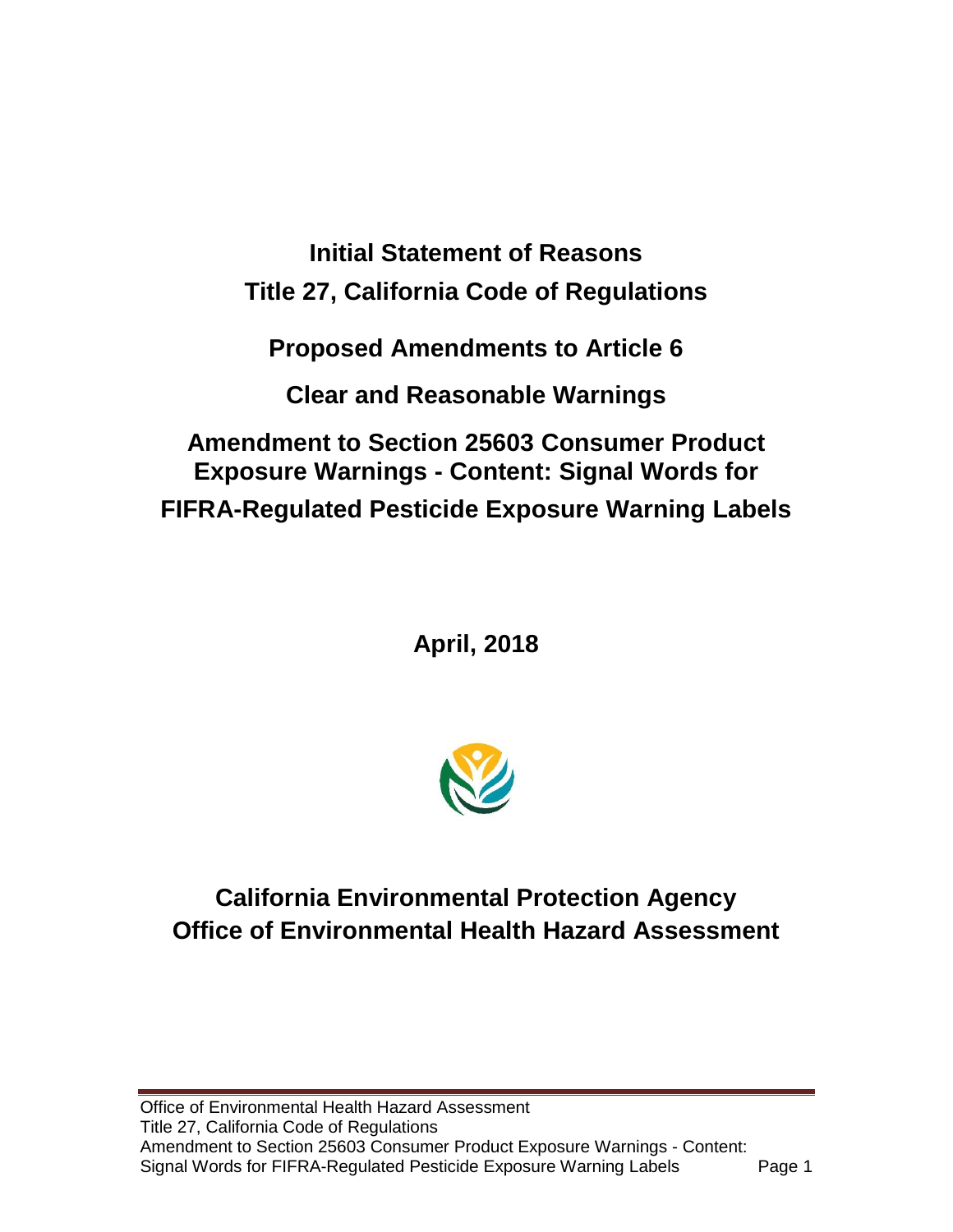# **Contents**

| TECHNICAL, THEORETICAL, AND/OR EMPIRICAL STUDY, REPORTS, OR                                                         |  |
|---------------------------------------------------------------------------------------------------------------------|--|
| REASONABLE ALTERNATIVES TO THE REGULATION AND THE AGENCY'S                                                          |  |
| REASONABLE ALTERNATIVES TO THE PROPOSED REGULATORY ACTION THAT<br>WOULD LESSEN ANY ADVERSE IMPACT ON SMALL BUSINESS |  |
| EVIDENCE SUPPORTING FINDING OF NO SIGNIFICANT ADVERSE ECONOMIC                                                      |  |
| EFFORTS TO AVOID UNNECESSARY DUPLICATION OR CONFLICTS WITH<br>FEDERAL REGULATIONS CONTAINED IN THE CODE OF FEDERAL  |  |
|                                                                                                                     |  |
|                                                                                                                     |  |
| Creation of New Businesses or Elimination of Existing Businesses within the                                         |  |
| Expansion of Businesses Currently Doing Business within the State of                                                |  |
| Benefits of the Proposed Regulation to the Health and Welfare of California                                         |  |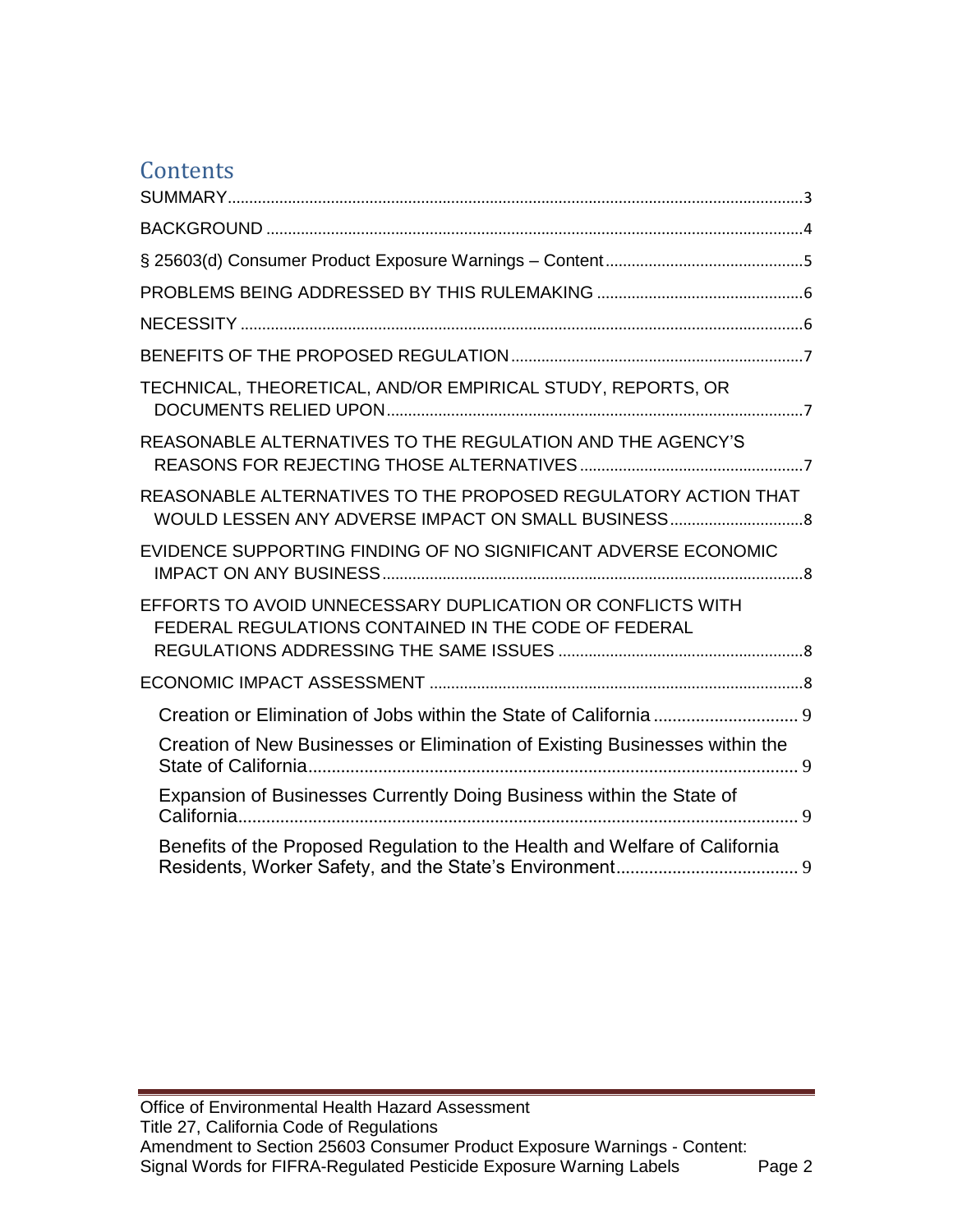#### <span id="page-2-0"></span>**SUMMARY**

 $\overline{a}$ 

Proposition 65<sup>1</sup> requires that businesses give a "clear and reasonable" warning to individuals before knowingly and intentionally exposing them to a chemical listed as known to cause cancer or reproductive toxicity. The Office of Environmental Health Hazard Assessment (OEHHA) is the lead agency that implements Proposition 65. OEHHA maintains the list of chemicals known to the state to cause cancer or reproductive toxicity and has the authority to promulgate and amend regulations to further the purposes of the Act. $2$  On August 30, 2016, OEHHA adopted a new set of Article 6 Clear and Reasonable Warnings regulations (Title 27, Cal. Code of Regs., section 25600 *et seq*. 3 ) intended to make Proposition 65 warnings more informative and meaningful than the previous Article 6 regulations adopted by OEHHA's predecessor entity in 1988. The new Article 6 regulations become effective on August 30, 2018, at which time the older Article 6 regulations will no longer be operative and will be repealed. The new Article 6 regulations include additional guidance concerning safe harbor<sup>4</sup> warning content for consumer product exposure warnings."<sup>5</sup>

This proposed rulemaking would add a new subsection (d) to Section 25603, addressing safe harbor warning content for on product labels for consumer product and occupational exposures<sup>6</sup> to listed chemicals from the use of pesticides where those labels are regulated under the Federal Insecticide, Fungicide, and Rodenticide Act (FIFRA)<sup>7</sup> and related California laws and regulations.<sup>8</sup> This new subsection would further the "right-to-know" purposes of the statute and clarify the content of safe harbor warnings for exposures that can occur from the use of pesticide products, where those warnings are provided on

5 Title 27, Cal. Code of Regs., section 25603.

<sup>1</sup> Health and Safety Code Section 25249.5 *et seq*., The Safe Drinking Water and Toxic Enforcement Act of 1986, commonly known as "Proposition 65". Hereafter referred to as "Proposition 65" or "the Act".

<sup>2</sup> Health and Safety Code Section 25249.12(a)

 $^3$  All further references are to Title 27 of the California Code of Regulations, unless otherwise indicated.

<sup>&</sup>lt;sup>4</sup> The term "safe harbor" is used throughout to refer to non-mandatory guidance provided by OEHHA for the methods and content of warnings the agency has deemed to meet the "clear and reasonable" standard required by the Section 25249.6 of the Act.

 $6$  Occupational warnings are addressed in Section 25606; subsection (b) of that regulation cross-references to the consumer product exposure warning provisions. <sup>7</sup> 40 CFR Part 156

<sup>&</sup>lt;sup>8</sup> Food & Agricultural Code sections 12781 and 14005; Title 3, Cal. Code of Regs., sections 6235-6243.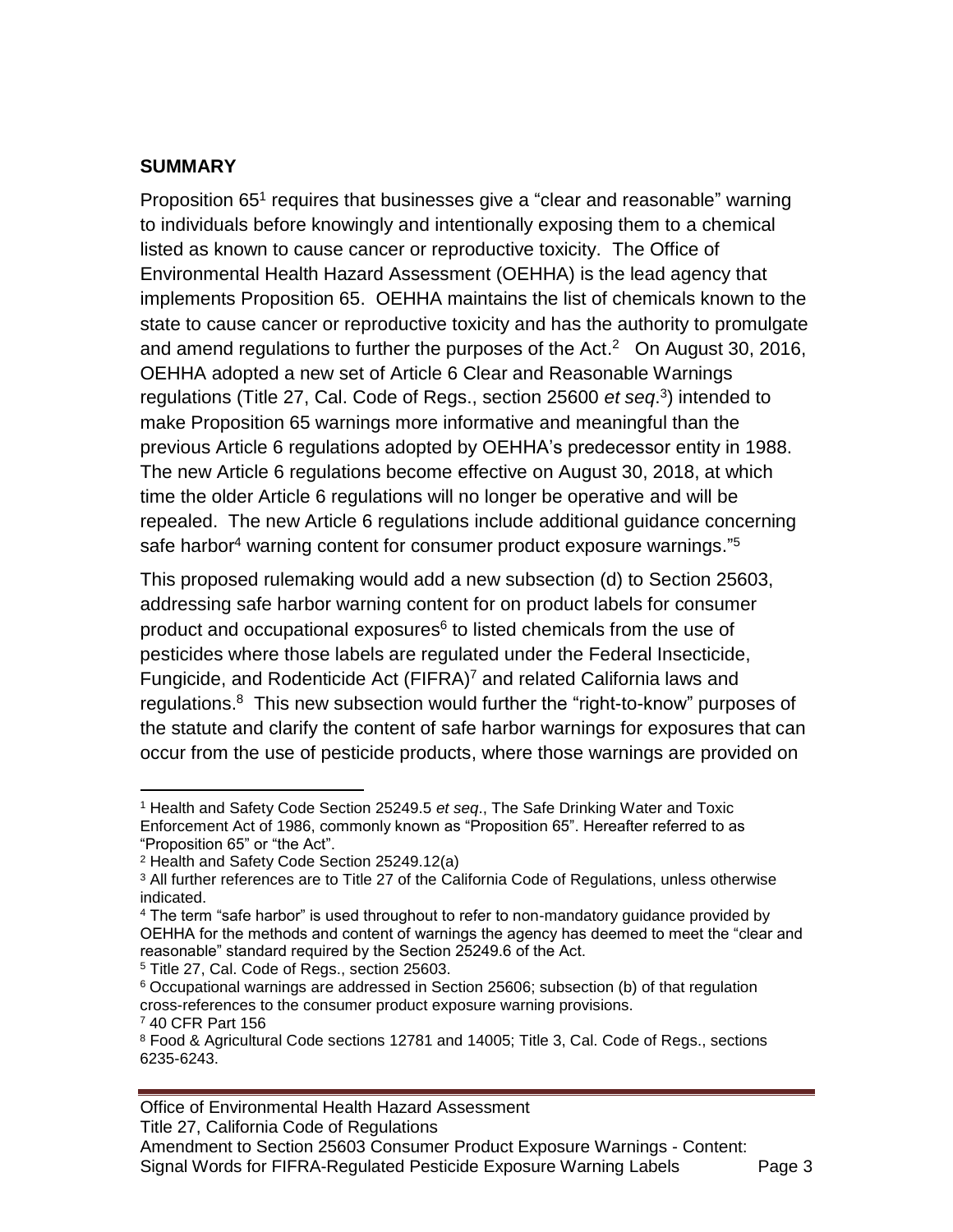a label that is regulated under FIFRA and certain California laws. This regulation is intended to provide compliance assistance for businesses that cause pesticide exposures in order to reduce the potential for litigation concerning the sufficiency of warnings, while still allowing them to comply with other federal and state requirements for warnings provided on a label. The methods and content provided in the regulation are deemed "clear and reasonable" by the lead agency for purposes of the Act.

#### <span id="page-3-0"></span>**BACKGROUND**

Except in limited circumstances, $9$  pesticides<sup>10</sup> sold or distributed in the United States must be registered by the United States Environmental Protection Agency (US EPA) under FIFRA.<sup>11</sup> As part of the review and approval process, US EPA evaluates each pesticide label to ensure directions of use and safety measures are appropriate for any potential risk.<sup>12</sup> All label language must be approved by US EPA before a pesticide can be sold or distributed in the United States. As such, the pesticide label is considered an enforceable document under FIFRA. Each pesticide label must use the signal word reflecting the Toxicity Category (Category I being the highest category and Category IV being the lowest) to which the product is assigned by US EPA. $13$  The signal words used under FIFRA include "Danger" (Toxicity Category I), "Warning" (Toxicity Category II), and "Caution" (Toxicity Categories III and IV).<sup>14</sup> In addition, pesticides must be registered by the California Department of Pesticide Regulation (DPR) before they can be sold or offered for sale in California. In addition, DPR has its own statutory and regulatory requirements that address pesticide product labeling.<sup>15</sup>

Under the Proposition 65 regulations, safe harbor warnings are required to include the signal word, "**WARNING**" within the warning content of the message. To avoid confusion caused by conflicting signal words on a label, US EPA historically has not approved labels containing the terms "caution", "warning", or "danger", unless the word is the same as the US EPA-required signal word for

 $\overline{a}$ 

Office of Environmental Health Hazard Assessment Title 27, California Code of Regulations Amendment to Section 25603 Consumer Product Exposure Warnings - Content: Signal Words for FIFRA-Regulated Pesticide Exposure Warning Labels Page 4

<sup>9</sup> 40 CFR § 152.25

<sup>10</sup> As defined in 7 U.S.C. § 136(u).

<sup>&</sup>lt;sup>11</sup> 40 CFR Part 156

<sup>12</sup> About Pesticide Registration, EPA (2017) [https://www.epa.gov/pesticide-registration/about](https://www.epa.gov/pesticide-registration/about-pesticide-registration)[pesticide-registration \(](https://www.epa.gov/pesticide-registration/about-pesticide-registration)last visited Mar 26, 2018).

<sup>13</sup> 40 CFR § 156.64

<sup>14</sup> *Id.*

<sup>15</sup> Food & Agricultural Code Sections 12781, 14005 and Title 3, Cal. Code of Regs., sections 6235-6243.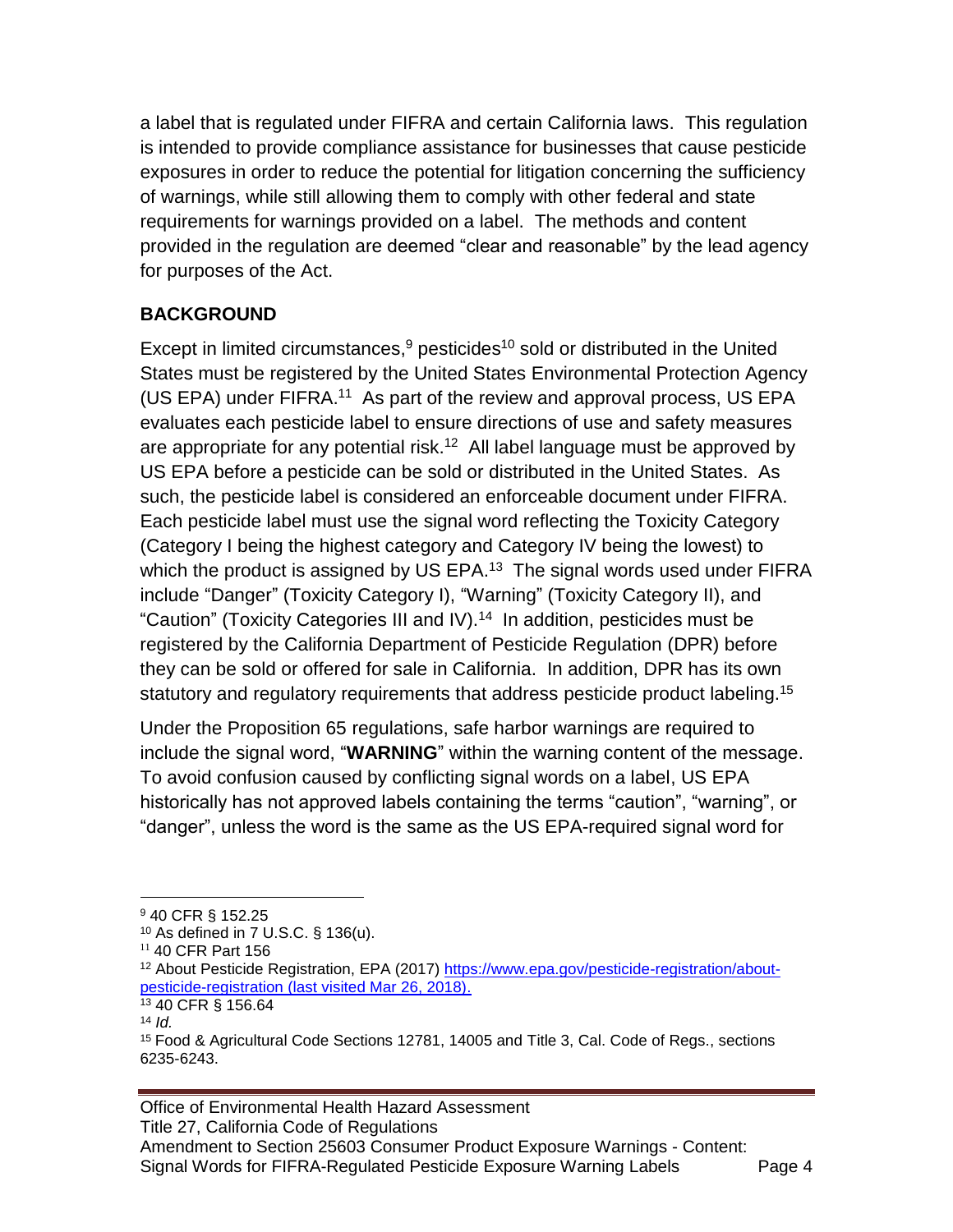that label.<sup>16</sup> US EPA recommends that if a Proposition 65 signal word conflicts with the US EPA-required signal word, then a registrant should instead use "Notice" or "Attention" for the Proposition 65 warning so that it does not conflict with the US EPA-required signal word.<sup>17</sup>

This means that pesticide registrants who wish to provide a Proposition 65 warning on their product label are unable to provide a safe harbor warning under Article 6 if the Toxicity Category signal word required under FIFRA is a word other than "WARNING".<sup>18</sup> In the case of those pesticides registered for use by US EPA (and DPR) that carry a signal word other than "**WARNING**" on their approved labels, the affected businesses (pesticide registrants) are therefore limited in the methods and content of the warning they can provide under Proposition 65, compared to other businesses not regulated under FIFRA or the California Food and Agricultural Code<sup>19</sup> and its implementing regulations.<sup>20</sup>

In proposing this regulatory action, OEHHA intends to provide a narrow exception to the safe harbor provisions as they relate to the content of pesticide exposure warnings on product labels. OEHHA is only allowing use of an alternate signal word in the narrow circumstance where the US EPA and DPR signal word and the Proposition 65 signal word conflict. This regulatory amendment will help businesses provide information that is useful to Californians about their potential exposures to listed pesticides and provide more guidance to affected businesses, thereby furthering the purposes of the Act. The proposed amendment to the warning regulations is discussed below.

# <span id="page-4-0"></span>**§ 25603(d) Consumer Product Exposure Warnings – Content**

OEHHA is proposing to add a new subsection (d) to the consumer product exposure warning content set forth in Section 25603. Proposed subsection (d) would allow a business to provide an alternate signal word on a product label for exposures to listed chemicals from a pesticide where the label is regulated under FIFRA and California law. Specifically, the alternate signal words, "**ATTENTION**" or "**NOTICE**" in capital letters and bold print may be used instead of the word "**WARNING**" when the pesticide label is regulated by US EPA pursuant to FIFRA

 $\overline{a}$ 

<sup>16</sup> Label Review Manual, EPA p. 7-3 (2017), available at

<https://www.epa.gov/sites/production/files/2017-09/documents/lrm-complete-aug-2017.pdf> (last accessed Mar 26, 2018).

 $17$  *Id.* 

<sup>18</sup> 40 CFR §156.64(b).

<sup>19</sup> Food & Agricultural Code sections 12781 and 14005.

 $20$  Title 3, Cal. Code of Regs., sections 6235-6243.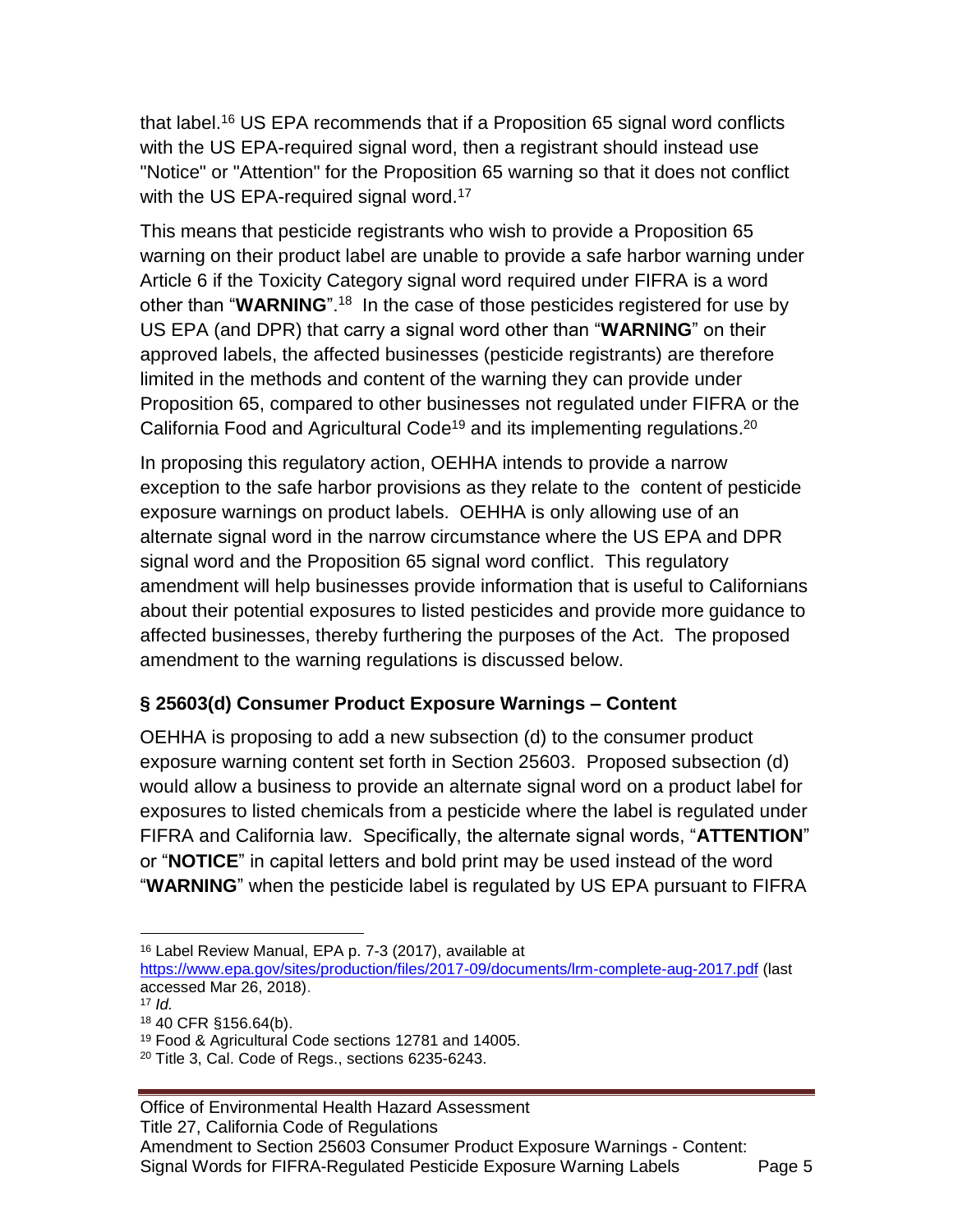and DPR under the Food and Agricultural Code $21$  and its implementing regulations.<sup>22</sup> This exception only applies where US EPA or DPR require the use of a signal word other than "**WARNING**". OEHHA believes that in these limited circumstances, the use of the alternative signal words "**ATTENTION**" or "**NOTICE**" will bring attention to the warning without interfering with the US EPA or DPR labeling requirements.

# <span id="page-5-0"></span>**PROBLEMS BEING ADDRESSED BY THIS RULEMAKING**

Manufacturers of pesticides wishing to provide a safe harbor warning on the product label for listed chemicals are currently unable to do so if they must use different signal words to meet the requirements of FIFRA or related California laws. This proposed regulatory action is intended to respond to this problem by providing for the use of alternative signal words in safe harbor warnings while still providing meaningful warnings for listed chemical exposures.

# <span id="page-5-1"></span>**NECESSITY**

Businesses are precluded under FIFRA from providing the safe harbor warning specified in Subarticle 2 on a label for a pesticide product if FIFRA requires a signal word other than "Warning". FIFRA prohibits a pesticide from 1) bearing a signal word with a higher toxicity category than indicated by the route of exposure, 2) bearing a signal word with a lower toxicity category than indicated by the route of exposure, and 3) bearing a different signal words on different parts of the label.<sup>23</sup> Therefore, pesticide manufacturers wishing to use the existing safe harbor language may find it conflicts with the signal word required by federal law for pesticides other than those with a "Warning" (Toxicity Category II) signal-word designation by US EPA. An alternative signal word for these pesticides is necessary to allow businesses that manufacture pesticide products requiring "Danger" or "Caution" signal words (Toxicity Categories I, III, or IV under FIFRA) to provide a safe harbor warning directly on the product label if they choose to do so, without running afoul of the FIFRA or DPR labeling requirements. This proposed amendment would provide a narrow exception for businesses that must comply with both the warning requirements of the Act and federal and California law related to labels on pesticide products.

Office of Environmental Health Hazard Assessment Title 27, California Code of Regulations Amendment to Section 25603 Consumer Product Exposure Warnings - Content: Signal Words for FIFRA-Regulated Pesticide Exposure Warning Labels Page 6

 $\overline{a}$ <sup>21</sup> Food & Agricultural Code Sections 12781, 14005.

<sup>22</sup> Title 3, Cal. Code of Regs., sections 6235-6243.

<sup>23</sup> 40 CFR § 156.64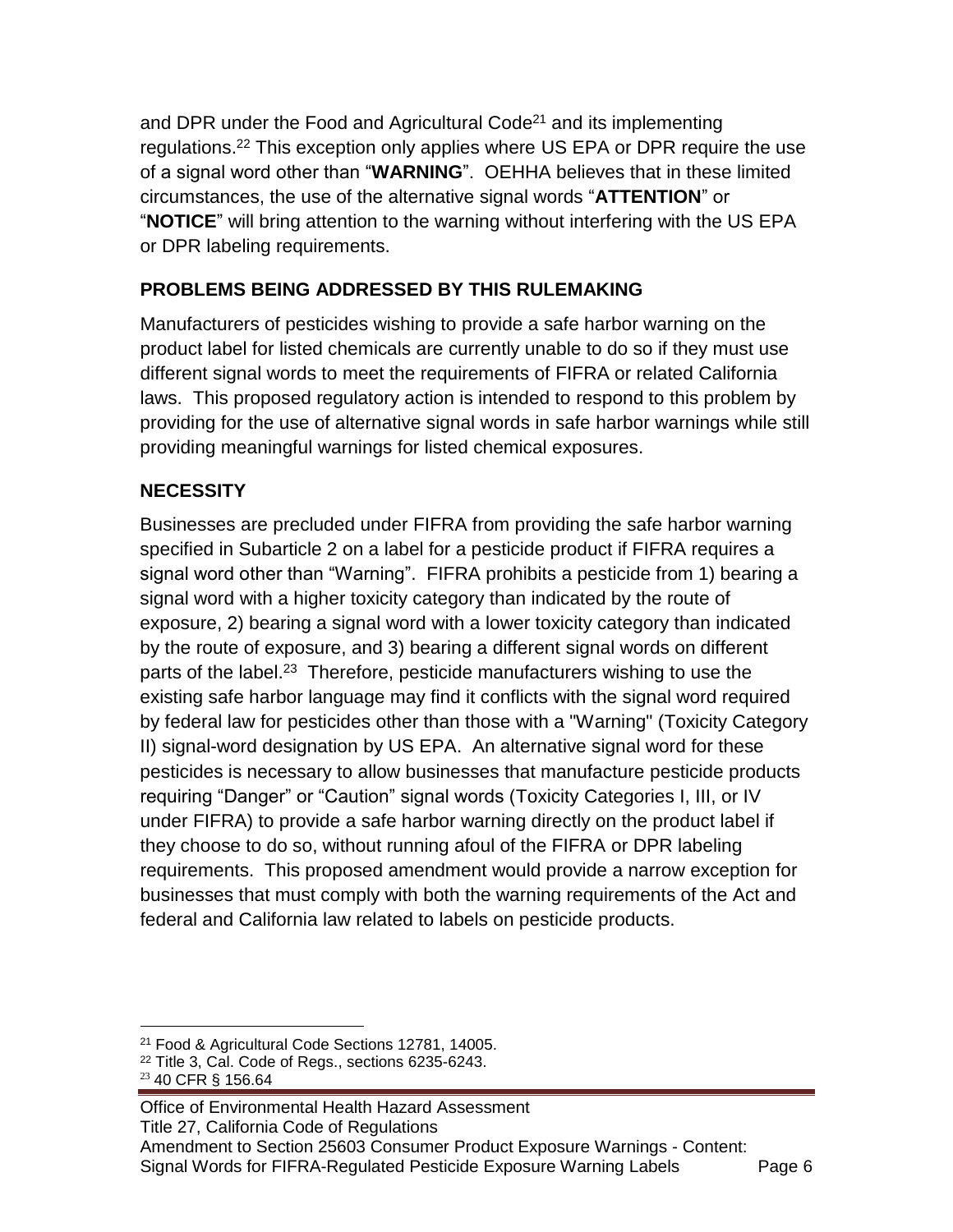# <span id="page-6-0"></span>**BENEFITS OF THE PROPOSED REGULATION**

This proposed regulatory amendment would benefit businesses subject to the Act by providing the option to use an alternative signal word on product labels for safe harbor warnings on pesticide products that are regulated by US EPA and DPR. Providing warnings on product labels is considered an important safe harbor option because it is more likely to be clearly associated with the exposure for which the warning is being provided. A warning provided on a label is less likely to be lost or separated from the product, as might occur with shelf signs or display signs. In addition, it is more likely that a person being exposed to a listed chemical in a pesticide will see the warning prior to each use of the product if it is placed on the product label, thus furthering the "right-to-know" purposes of the statute. Providing such information on the product label would also further promote public health and safety. The proposed regulatory amendment would benefit affected businesses by providing a safe harbor alternative that is not currently available that would allow them to comply with the regulation concerning warnings for exposures to listed chemicals in pesticides, while still complying with other federal and state laws. Businesses would also benefit from the added assurance of a safe harbor from potential enforcement actions for product warnings.

# <span id="page-6-1"></span>**TECHNICAL, THEORETICAL, AND/OR EMPIRICAL STUDY, REPORTS, OR DOCUMENTS RELIED UPON**

OEHHA did not rely on any technical, theoretical, and/or empirical study, reports, or documents as part of this rulemaking.

# <span id="page-6-2"></span>**REASONABLE ALTERNATIVES TO THE REGULATION AND THE AGENCY'S REASONS FOR REJECTING THOSE ALTERNATIVES**

One alternative considered would be not to propose alternative signal words for safe harbor warnings labels for exposures to listed chemicals in pesticides. This alternative would not allow businesses to use signal words other than "**WARNING**" on a label, which could conflict with FIFRA or certain California laws for pesticide labeling. OEHHA is not aware of any other reasonable alternatives to the proposed regulation that would better allow business to provide a safe harbor warning on a pesticide label while complying with other federal and state laws and furthering the purposes of the Act.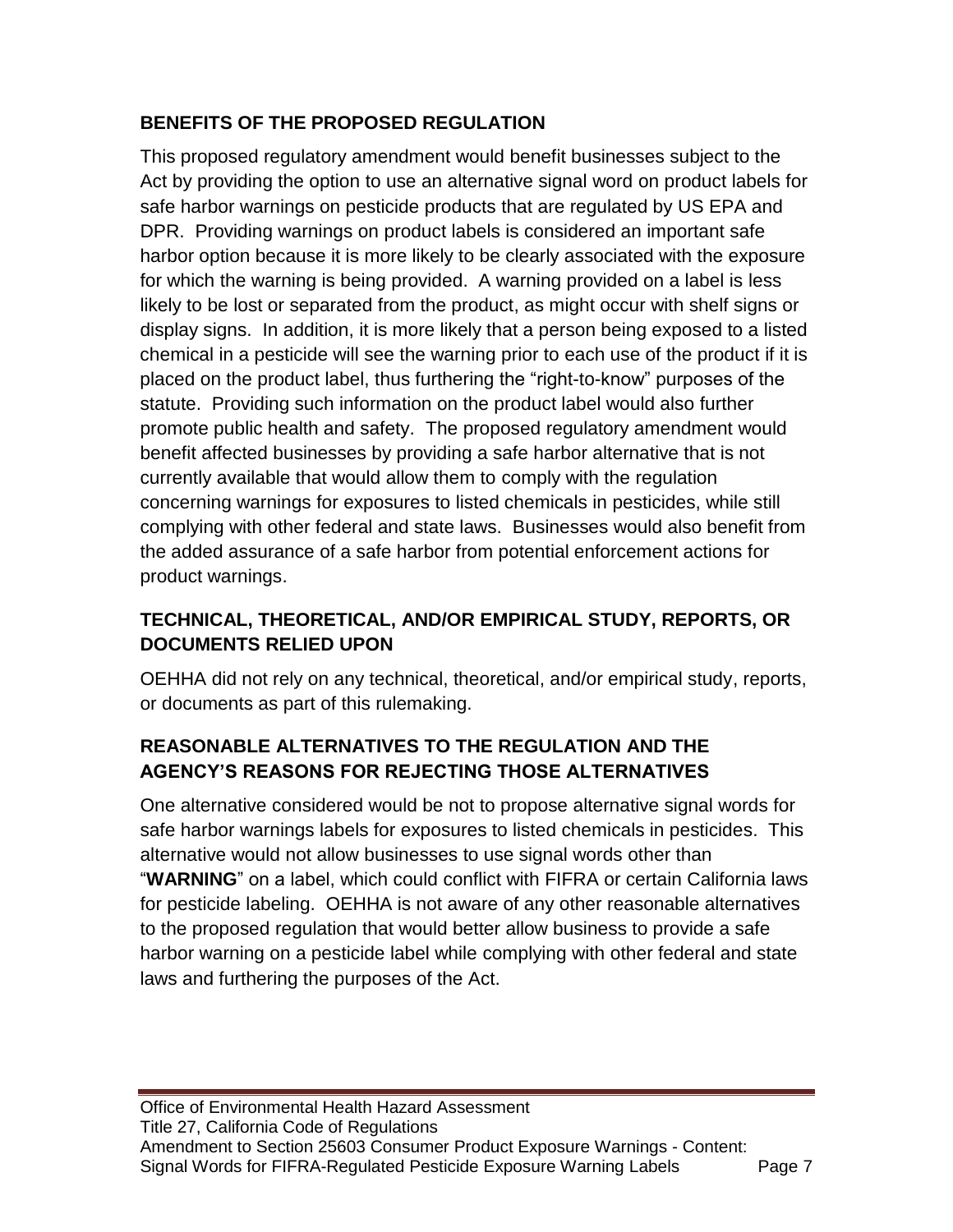#### <span id="page-7-0"></span>**REASONABLE ALTERNATIVES TO THE PROPOSED REGULATORY ACTION THAT WOULD LESSEN ANY ADVERSE IMPACT ON SMALL BUSINESS**

The proposed amendment will not adversely impact very small businesses because Proposition 65 is limited by its terms to businesses with 10 or more employees.<sup>24</sup>

# <span id="page-7-1"></span>**EVIDENCE SUPPORTING FINDING OF NO SIGNIFICANT ADVERSE ECONOMIC IMPACT ON ANY BUSINESS**

The proposed regulatory action will not have a significant statewide adverse economic impact directly affecting businesses, including the ability of California businesses to compete with businesses in other states. The proposed amendment does not impose any new requirements upon private persons or businesses because it provides voluntary safe harbor content for warnings already required under the Act. A business still has the option of providing the warning required by Section 25249.6 of the Act in any manner and with any content it can show is "clear and reasonable" under the law.

# <span id="page-7-2"></span>**EFFORTS TO AVOID UNNECESSARY DUPLICATION OR CONFLICTS WITH FEDERAL REGULATIONS CONTAINED IN THE CODE OF FEDERAL REGULATIONS ADDRESSING THE SAME ISSUES**

Proposition 65 is a California law that has no federal counterpart. The statute specifically provides that warnings are only required to the extent they do not conflict with federal law.<sup>25</sup> OEHHA has determined that, as drafted, the proposed amendment does not duplicate and will not conflict with federal regulations. This regulatory action will allow safe harbor pesticide warnings to be provided on a product label without conflicting with the signal word requirements of FIFRA and related California laws.

# **ECONOMIC IMPACT ASSESSMENT**

# **Gov. Code section 11346.3(b)**

<span id="page-7-3"></span>OEHHA finds there will be no significant economic impact related to this proposed regulatory action. The proposed regulatory amendment would not impose any significant costs because businesses are already subject to the warning requirements of Proposition 65. The proposed amendment does not

 $\overline{a}$ <sup>24</sup> Health and Safety Code Sections 25249.5, 25249.6, and 25249.11(b)  $25$  Health and Safety Code Section 25249.10(a) (Exempting warnings governed by federal law.)

Office of Environmental Health Hazard Assessment Title 27, California Code of Regulations Amendment to Section 25603 Consumer Product Exposure Warnings - Content: Signal Words for FIFRA-Regulated Pesticide Exposure Warning Labels Page 8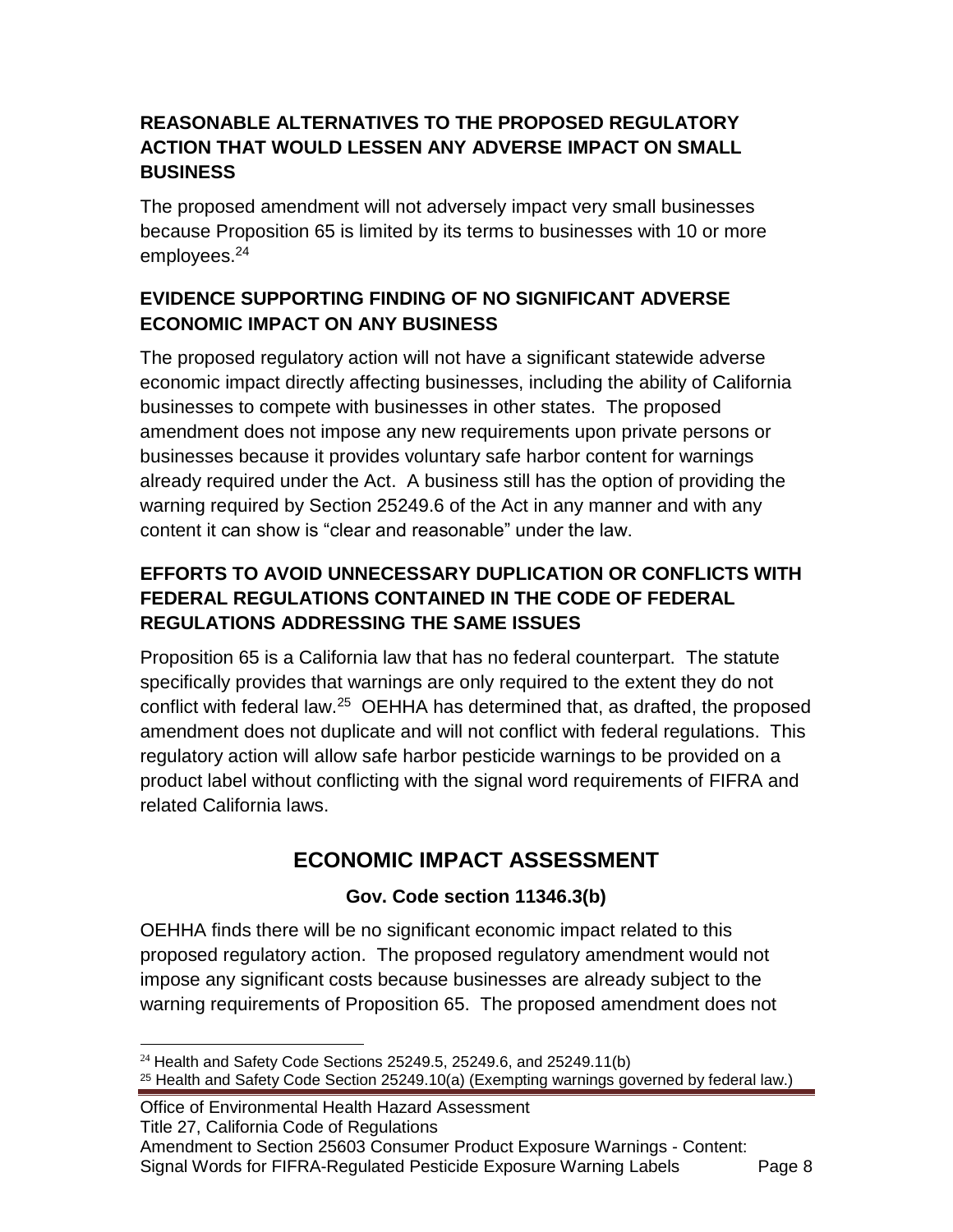impose any mandatory requirements that would significantly increase costs for businesses. The proposed amendment interprets and makes specific the warning requirements of the Act by providing a narrow exception regarding signal words used for warnings on pesticide product labels. A business may still choose not to take advantage of the safe harbor provisions and provide an otherwise "clear and reasonable" warning that complies with the Act.

# <span id="page-8-0"></span>**Creation or Elimination of Jobs within the State of California**

This proposed regulatory amendment will not impact the creation or elimination of jobs within the State of California. The proposed amendment provides a narrow exception to the signal word requirements under the safe harbor provisions for affected businesses opting to provide safe harbor warnings on product labels for exposures to listed chemicals from the use of pesticides.

#### <span id="page-8-1"></span>**Creation of New Businesses or Elimination of Existing Businesses within the State of California**

This proposed regulatory action will not impact the creation of new businesses or the elimination of existing businesses within the State of California. The proposed amendment provides a narrow exception for non-mandatory safe harbor warning content for exposures to listed chemicals from the use of pesticides where the warning is provided on a product label that is regulated under FIFRA and related California laws.

#### <span id="page-8-2"></span>**Expansion of Businesses Currently Doing Business within the State of California**

This proposed amendment will not impact the expansion of businesses within the State of California. The proposed amendment provides a narrow exception for non-mandatory safe harbor warning content for exposures to listed chemicals from the use of pesticides where the warning is provided on a product label that is regulated under FIFRA and related California laws.

#### <span id="page-8-3"></span>**Benefits of the Proposed Regulation to the Health and Welfare of California Residents, Worker Safety, and the State's Environment**

The proposed amendment will further the purposes of Proposition 65 by providing more informative warnings to the public and reduce uncertainty for businesses that must comply with the warning requirements of the Act while also complying with FIFRA and other related California laws. The proposed amendment will benefit the health and welfare of California residents by providing